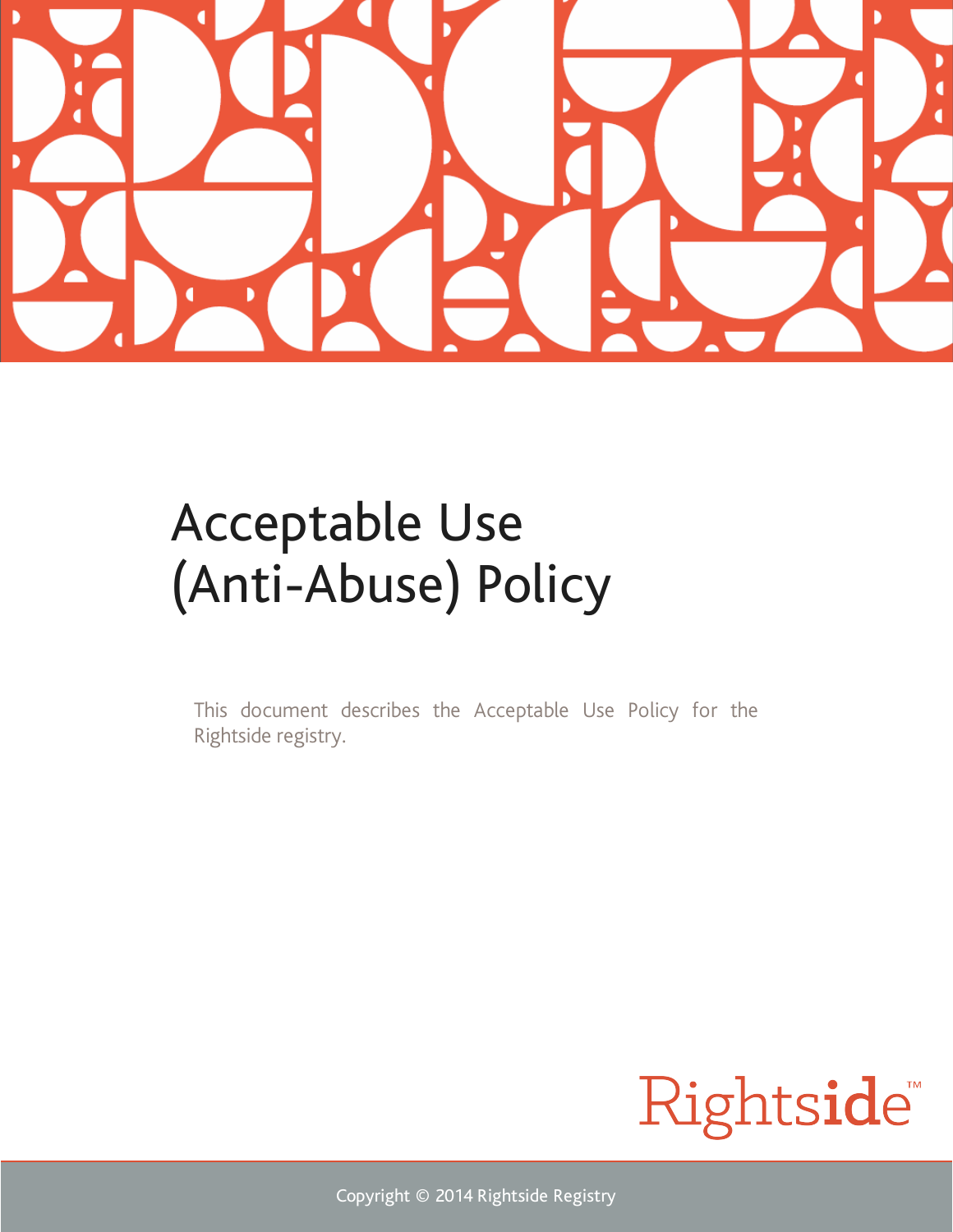Copyright © 2014 Rightside Domains Europe Ltd.

Rightside Domains Europe Ltd. (RDEL), is the registry operator for United TLD Holdco Ltd. t/a Rightside Registry

The information contained in this document is a statement and description of the current operation of the RDEL registry platform as of the date posted on the document. Documents created on behalf of RDEL customers are not legally binding commitments; content is subject to change from time to time as modifications to the platform occur. RDEL does not guarantee that the content contained in this document is error-free or current after publication.

All documents and policies are for informational purposes only. RDEL MAKES NO WARRANTIES, EXPRESS, IMPLIED, OR STATUTORY, BY PUBLISHING THESE DOCUMENTS.

Rightside Acceptable Use (Anti-Abuse) Policy - version 1.2 Last Modified: March, 2014

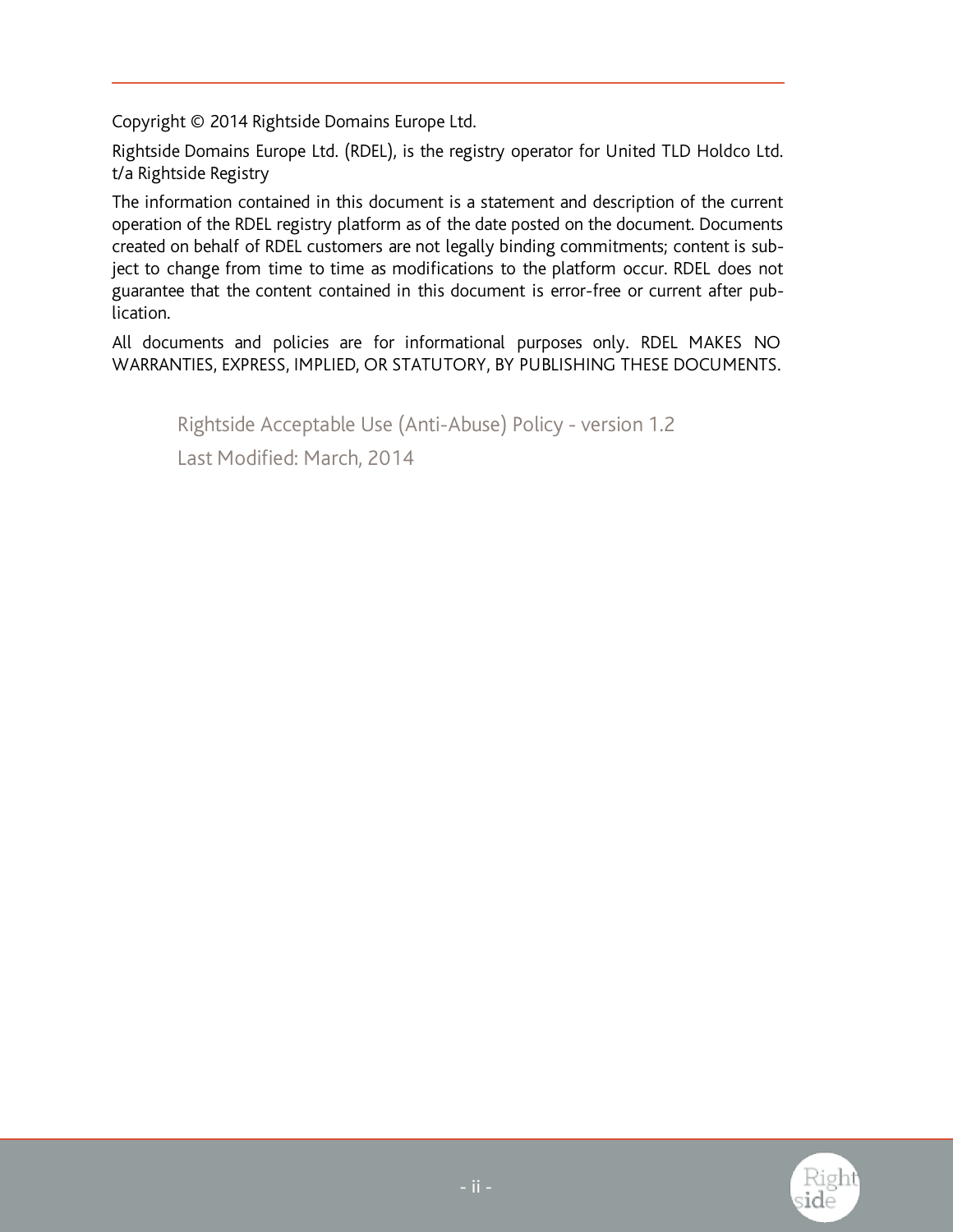

This Acceptable Use Policy (also referred to as the "Anti-Abuse" Policy) ("AUP") describes the limitations on the use of United TLD Holdco Ltd.'s ("UTLDH" or the "Registry," "us," "our," "we," and also trading as "Rightside Registry" or "Rightside") generic top level domain names ( the "Registry TLDs"). The AUP establishes these limitations in order to protect the security, stability, integrity, and quality of the Rightside's registry system, comply with applicable local, state, federal, and international laws, and the protection of interests of third parties. By registering a domain name containing a Registry TLD extension, registrants of a Registry TLD (also "you") agree not to use the domain name in any manner described in this AUP. Registrars offering Registry TLDs are REQUIRED to present to registrants the terms of this AUP and make it binding on all registrants.

#### I. Prohibited Uses

The following are prohibited uses of a registered United TLD domain name:

A. Failure to keep registrant WHOIS contact information up-to-date and accurate.

B. Using any private or proxy registration services to provide anonymity to activities which are unlawful, fraudulent, or violate the intellectual property rights of a third party.

C. Engaging in any activities that do, or are designed to, harass, or that will cause a denial-of-service (e.g., synchronized number sequence attacks) for any other user.

D. Unauthorized attempts by a registrant or user to gain access to any account or computer resource not belonging to that user, including but not limited to DNS hijacking or "poisoning."

E. Transmitting or distributing anything that contains a virus, "Trojan Horse," adware or spyware, malware, corrupted data, or any software or information to promote or utilize software to deliver unsolicited e-mail. You shall also not transmit any material that encourages conduct that could constitute a criminal offense, gives rise to civil liability or otherwise violates any applicable local, state, national or international law or regulation.

F. Use of a Registry TLD in any botnet, including, but not limited to, the use of malicious fast flux hosting.

G. Use of a Registry TLD to attempt to acquire sensitive information such as usernames, passwords, and credit card details by masquerading as a trustworthy source (also known as "phishing").

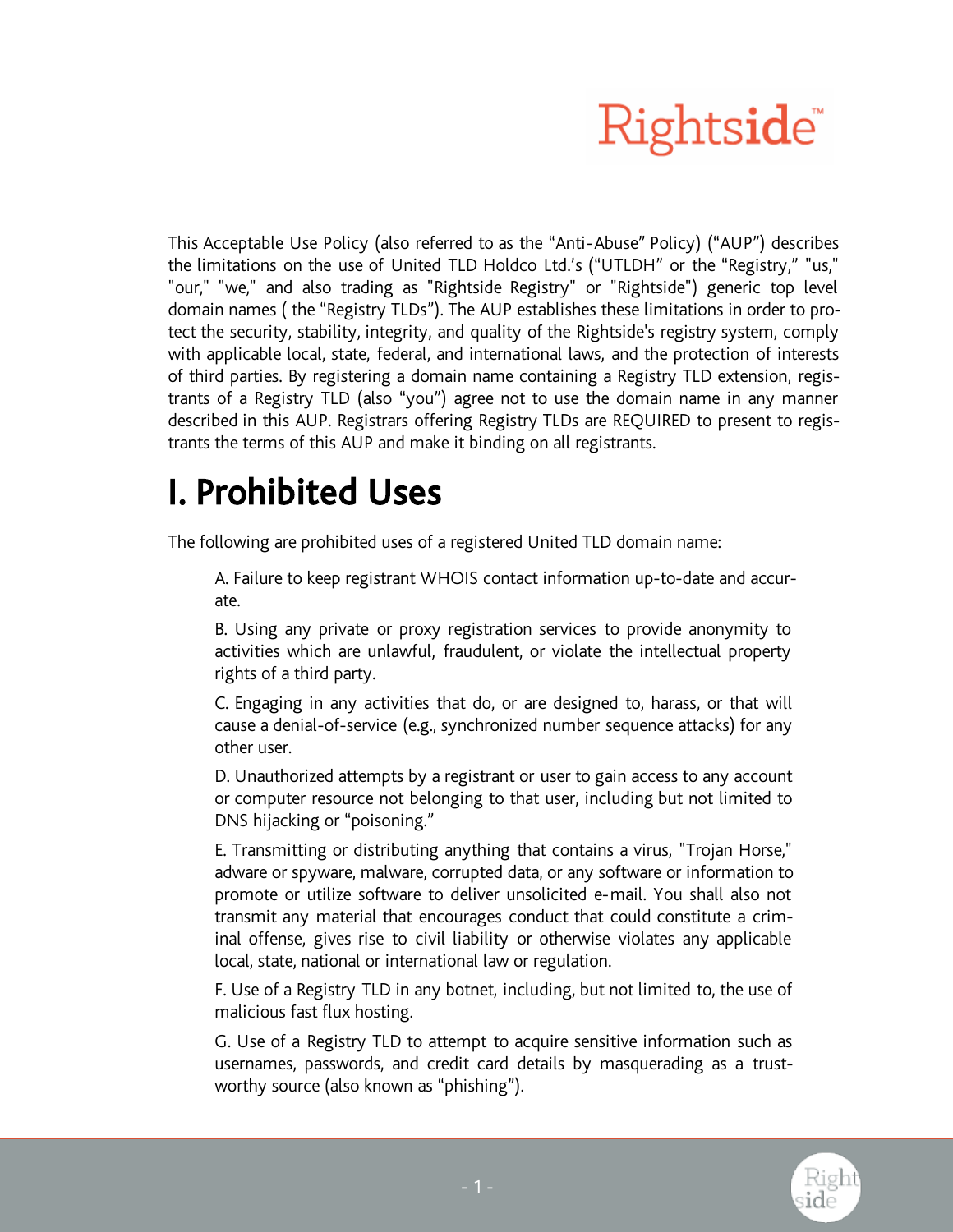H. Use of a Registry TLD to publicize child pornography or images of child sexual abuse.

I. Use of a Registry TLD to promote, encourage, sell, or distribute medication without a valid subscription in violation of applicable law.

J. Transmitting, distributing, uploading, or posting any material in violation of any applicable law or regulation is prohibited. This includes, without limitation, material protected by copyright, trademark, trade secret or other intellectual property right used without proper authorization, material kept in violation of state laws or industry regulations such as social security numbers or credit card numbers, and material that is obscene, defamatory, libelous, unlawful, harassing, bullying, abusive, threatening, harmful, vulgar, constitutes an illegal threat, violates export control laws, hate propaganda, fraudulent material or fraudulent activity, invasive of privacy or publicity rights, profane, indecent or otherwise objectionable material of any kind or nature.

K. Obtaining or attempting to obtain Rightside's services by any means or device with the intent to avoid payment.

L. Using a Registry TLD in a manner that interferes with the use or enjoyment by other customers or authorized users. This shall include excessive use of services which impair the fair use of other Registry TLD registrants.

M. Using the domain name system (DNS), or knowingly or recklessly permitting others to use the DNS: (a) for any unlawful, invasive, infringing, defamatory, or fraudulent purpose; (b) to alter, steal, corrupt, disable, destroy, trespass or violate any security or encryption of any computer file, database or network; (c) to materially interfere with the use of Rightside's network by other customers or authorized users; (d) to alter, tamper with, adjust, repair or circumvent any aspect of DNS provided by Rightside; or (e) in a manner which, in the Rightside's opinion, is inconsistent with the generally accepted rules of Internet etiquette and conduct.

N. Holding of Rightside (including its affiliates) or their employees or shareholders up to public scorn, ridicule, or defamation.

O. Impersonating any person or entity, including, but not limited to, a Rightside official, or falsely stating or otherwise misrepresenting your affiliation

P. Sending Unsolicited Bulk Email ("UBE", or "spam"). The sending of any form of Unsolicited Bulk Email is prohibited. Likewise, the sending of UBE from another service provider advertising a web site, email address or utilizing any resource, is prohibited. Your domain name registration account with a registrar may not be used to solicit customers from, or collect replies to, messages sent from another Internet Service Provider where those messages violate this Policy or that of the other provider.

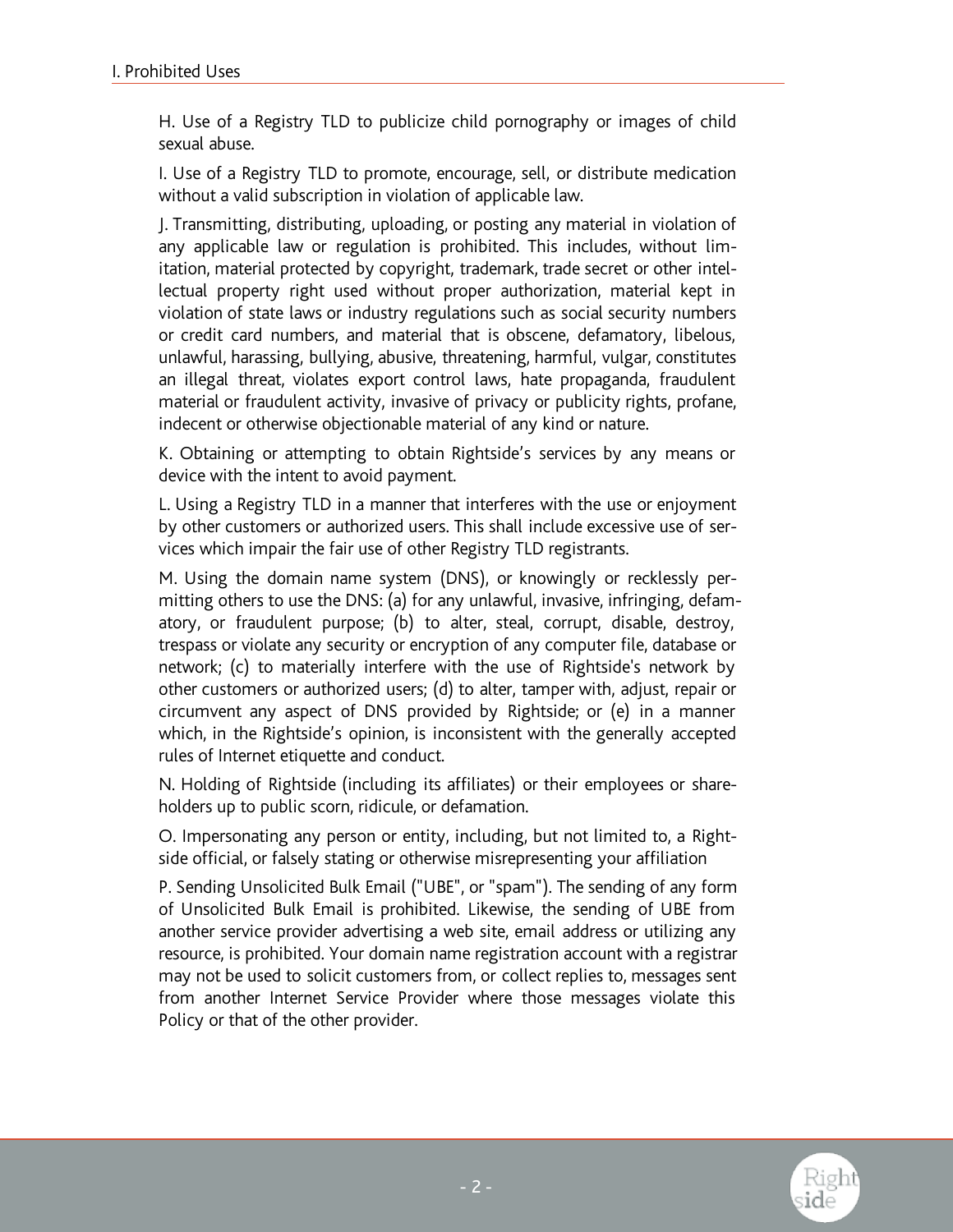Q. Advertising, transmitting, or otherwise making available or using any software, program, product, or service that is designed to violate this AUP or the AUP of any other Internet Service Provider or forwarding Internet users to any Web site that, if such web site were provided by Rightside, would violate the provisions of this Acceptable Use Policy.

R. Violation of any Rightside policies, agreements, schedules or applicable terms and conditions related to the delivery of registry services or use of a Registry TLD registration.

# II. System Protection

It is a violation of this AUP for you to use a Registry TLD to cause an interruption of, or interference with, operations of Rightside's registry systems regardless of whether such interruption, interference or burden is the result of your actions or those of a third party over which you have no control.

### III. Content

Registrants are solely responsible for the content they publish on web sites on a Registry TLD. Rightside cannot and does not design, review or screen content on any web site and does not assume any obligation to monitor such content. However, each registrant agrees that we may review web sites or other content in responding to a third party complaint or for any other reason.

## IV. Lawful Uses

You may access and use our services for lawful purposes only and you are solely responsible for the knowledge and adherence to any and all laws, statutes, rules and regulations pertaining to your use of our services. You agree that you will not (i) use the services to commit a criminal offense or to encourage conduct that would constitute a criminal offense or give rise to a civil liability, or otherwise violate any local state, federal or international law or regulation; (ii) upload or otherwise transmit any content that you do not have a right to transmit under any law or contractual or fiduciary duty; (iii) interfere or infringe with any trademark or proprietary rights of any other party; (iv) interfere with the ability of other users to access or use our services; (v) claim a relationship with or to speak for any individual, business, association, institution or other organization for which you are not authorized to claim such a relationship; (vi) interfere with or disrupt the service or servers or networks connected to the service, or disobey any requirements, procedures, policies or regulations of networks connected to the service; or (vii) reproduce, duplicate, copy, use, distribute, sell, resell or otherwise exploit for any commercial purposes any portion of the services.

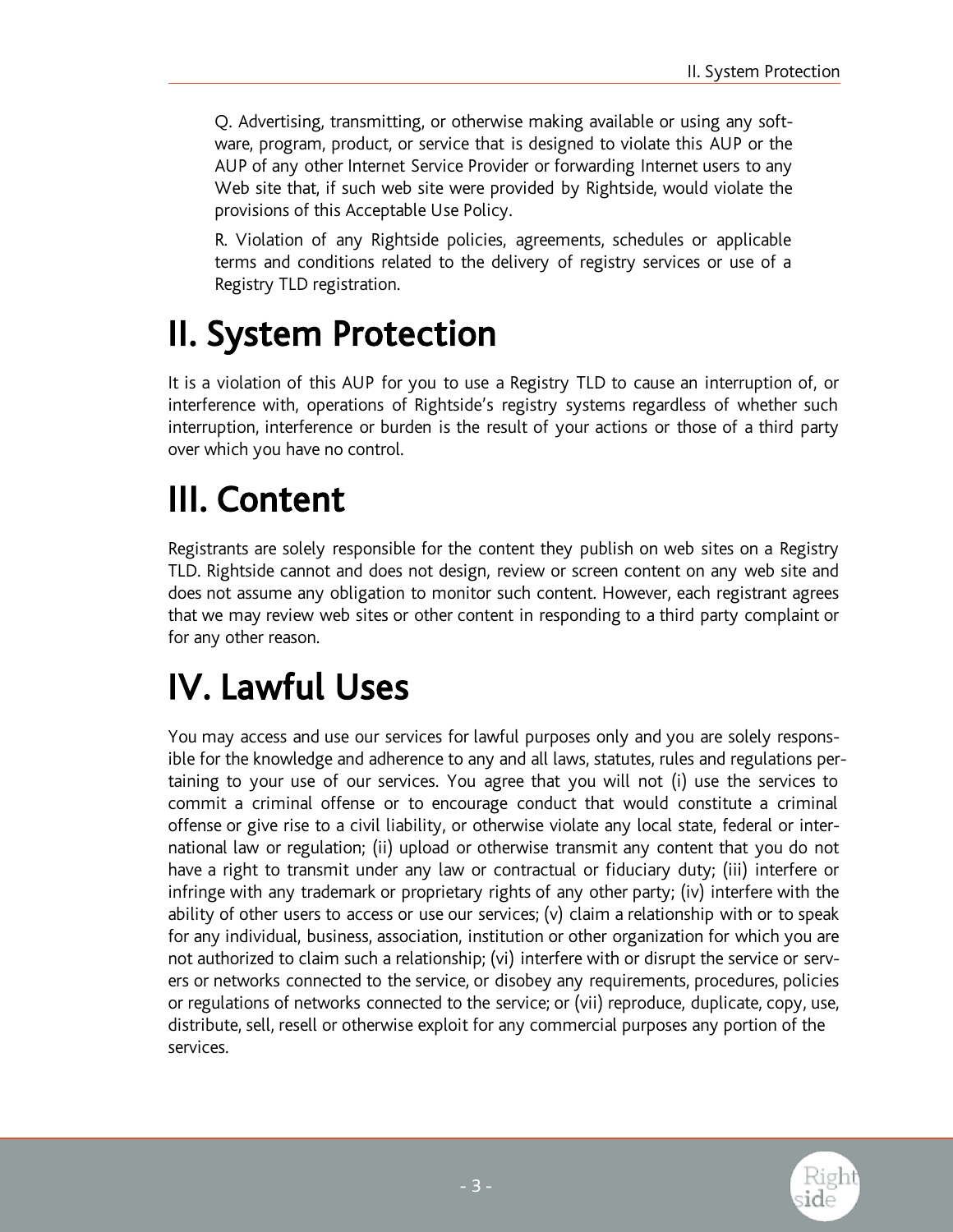### V. Representation

You represent and warrant that no federal, state or local authority prohibits or materially limits Rightside from transacting business with you or providing our Services to you or your agents, representatives, affiliates or related entities. If, at any time, a federal, state or local authority prohibits or materially limits the transaction of business or our provision of services to you or your agents, representatives, affiliates or related entities, such prohibition or restriction shall be a violation of this Acceptable Use Policy and a material breach of our Registration Terms & Conditions and a breach of your Agreement with your Registrar.

# VI. Violations

If Rightside determines in its sole discretion that your conduct violates the terms of this Acceptable Use Policy, Rightside may: suspend, restrict, or terminate registry services related to any domain names registered with a Registry TLD; delete content on or redirect any website with a Registry TLD; transfer any registration or transaction or place any domain name on registry lock or hold; or take any other appropriate action with regard to your services without any obligation to refund fees paid. Rightside reserves the right to take such actions without notice to you. You understand that we reserve the right to conclude that your conduct is in violation of the standards set forth in this Acceptable Use Policy, and we may arrive at such a conclusion even if it is based upon our opinion or mere suspicion or belief, without any duty to prove that our opinion or suspicion is well founded, and even if (i) our opinion or suspicion is proven not to be well founded or (ii) we provide other customers services that have similar characteristics or are being used in a similar manner as your services. You agree that we, in responding to a third party complaint, reserve the right in our sole discretion to suspend or terminate the services subject to this Acceptable Use Policy without notice and with no obligation to refund fees paid. You also understand and agree that by providing you Rightside Services, Rightside in no way endorses the content on your web site or deems your content to be suitable under the terms of this Agreement.

You agree that Rightside shall under no circumstances be held liable on account of any action it takes, in good faith, to restrict transmission of material that it or any user of the services considers to be fraudulent, obscene, lewd, lascivious, filthy, excessively violent, harassing, or otherwise objectionable, whether or not such material is constitutionally protected.

## VII. Modifications to this Acceptable Use **Policy**

You agree that Rightside, in its sole discretion, may modify this Acceptable Use Policy. We will post any such revised policy on our Web site at least thirty (30) calendar days before it